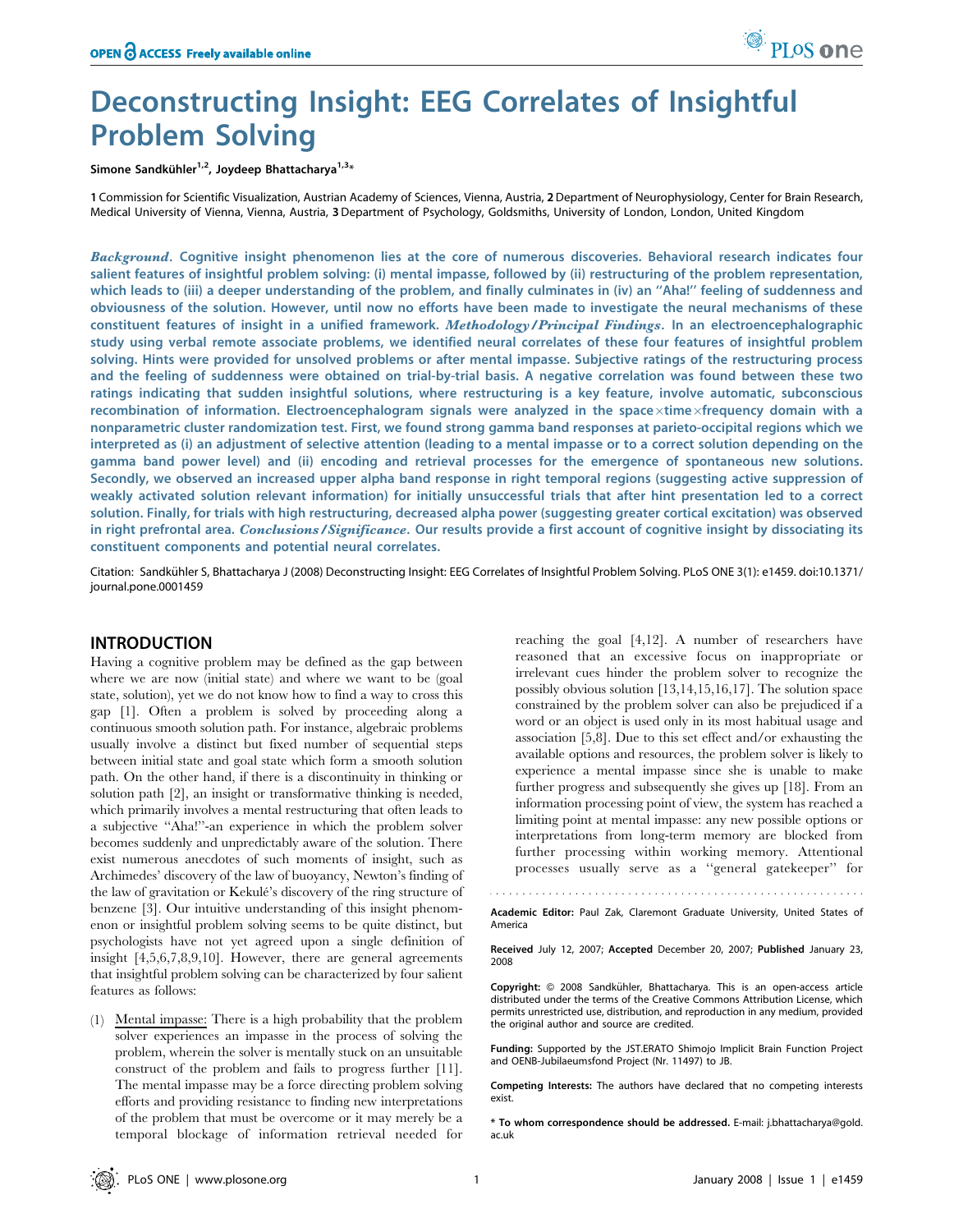manipulating information within working memory by exerting top-down control over which information is the most relevant and may occupy the limited space [19]; thus, mental impasse may be caused by an ''attentional overload''.

- (2) Restructuring: This is a mechanism by which the problem solver breaks out of mental impasse [20]. It is a transition from an initial inappropriate and thus misleading representation of a problem and state of not knowing how to proceed in solving a problem to a state of knowing how to solve it [8,9,10,21]. Restructuring is made possible either by internal retrieval processes which search long-term memory for concepts which can be utilized to reinterpret the available knowledge in the problem space [22] or by the availability of external cues [15,23]. There is, however, an ongoing debate on the underling mechanisms of restructuring involved in insight problem solving, with different researchers proposing two oppositional processes [24]. According to the first hypothesis, restructuring is a controlled, conscious and attention-intense process [22,25], and the second hypothesis suggests an automatic and subconscious recombination where relevant pieces of information in long-term memory are automatically and subconsciously recombined [24,26,27,28,29]. This leaves the problem solver unable to report what enabled him to overcome mental impasse and successfully restructure the problem representation [30,31].
- Deeper understanding: An insight is a form of deeper or more appropriate understanding of the problem and its solution [4,6,7,9,32]. Citing the Oxford dictionary, insight is ''the capacity to gain an accurate and intuitive understanding'' [33]-so a true insight must lead to a correct solution [29,34].
- (4) Suddenness: An insight is often perceived by the problem solver as being spontaneous or sudden and without any predictable forewarning [5,6,8,10,35], which is the often reported subjective ''Aha!'' experience.

Up-to-now research on insightful problem solving has largely been confined within the domain of behavioral psychology [4,5,6,7,8,9,10,11,12,21,30,32,35,36], while there are only a few attempts to identify the underlying neural mechanisms [37,38,39,40]. However, only the post-solution [37,38,41,42] or pre-problem presentation [40] periods were investigated, rather than the actual process of problem solving, i.e. the pre-solution period. Thus from these studies no conclusion can be drawn about the neural processes underlying the solution pathway. One study [39] investigating the pre-solution period classified insight if the problem solver reported an ''Aha!'' experience with solution. But the other key features of insight such as restructuring and mental impasse were not addressed. The simple fact that a problem solver experiences an ''Aha!'' tells us little about the cognitive processes which brought about solution (and that experience). That is, if one does not obtain a fine-grained behavior pattern or thought progression as the problem solver solved the problem, then one can offer rather limited information about the cognitive and neural mechanisms underlying insight.

So, there is a paucity of knowledge about the neural correlates of various features of cognitive insight phenomena analyzed in a unified framework. Therefore, the main aims and objectives of this study were to investigate the following questions related to the four salient features characterizing insightful problem solving: (1) Mental impasse: Can we find potential neural correlates, that reflect an ''attentional overload'', which blocks further processing of new information from long-term memory, and the effort to search for available options and resources prior to mental impasse? Further, can any neural precursor to a successful break of functional fixedness on an unsuitable problem representation be

detected? (2) Restructuring: What is a potential neural correlate of restructuring? Can we identify the brain responses which would support a controlled, conscious and attention-demanding process or rather an automatic, unconscious recombination mechanism? (3) Deeper understanding: Are there any differences in the EEG signals immediately prior to a correct versus a false positive ''more appropriate'' understanding of the solution? (4) Suddenness: Can the EEG results from Jung-Beeman and others [39] be confirmed, who reported gamma activity at right temporal region beginning at 300 ms before the insightful solution? Are there any further characteristic neural signatures of the problem solver's feeling of suddenness and obviousness? (5) Finally, can we reveal any relationship between the process of restructuring and ''Aha!''?

As stimuli, we used the compound remote associate problems [43], where each problem consists of three test words (e.g., back, clip, wall) and the subject needs to generate a solution word (paper), which forms a valid compound word or phrase with each of the three test words (paperback, paperclip, wallpaper). These problems have been frequently used in studies on insight and creativity [39,40,43,44,45]. Though they are much simpler than the classical insight problems, they do share the key properties of these problems, thus calling for the involvement of similar cognitive processes in solving more complex and information-rich insight problems [45]. Further, there are also some specific advantages of using the compound remote associate problems since they (i) can be solved rapidly thus enabling the experimenter to record multi-trial data from a single session, (ii) can be solved without any domain-specific knowledge or expertise, and (iii) exist in a wide variety yet are structurally homogeneous. Finally, one can easily create hints, that again are all of the same structure and that may inform the subject at a meta-level that a reinterpretation of the problem is needed [15]. Behavioral data was obtained by registering ratings of the constituent features on a trial-by-trial basis.

The most relevant neural activities underlying complex cognitive processes including problem solving occur at the level of tens to hundreds of milliseconds [46,47,48]. Modern imaging studies, such as functional magnetic resonance imaging (fMRI), are found to be very useful to localize brain functions, but at the cost of low temporal resolution, which is in the range of a few seconds [49]. Since insight and its constituent features are dynamic and short-lived in time, EEG seems perfectly suitable to address these questions due to its excellent millisecond range temporal resolution and still offers reasonable spatial resolution for signals in the cerebral cortex. Further, neuronal oscillations are aptly represented by the EEG signals [50] and it is widely documented that large scale brain oscillations in various frequency bands is modulated by a diverse range of tasks in human cognition (see [51,52,53] for reviews). Thus, in order to address our objectives in a common framework and with systematic fashion, we conducted a multivariate EEG experiment in which human participants repeatedly solved verbal problems that could create a small scale experience of insight. EEG signals were extensively analyzed in the space×time×frequency domain with a multivariate nonparametric cluster randomization test.

# RESULTS

# Behavioral performance

Table 1 summarizes the behavioral performance of the participants solving the compound remote associate tasks. It lists the median number (with range) of trials per participant for each of the twelve possible outcomes (see Materials & Methods). Table 2 shows the percentages of correct and incorrect trials with and without hint. The participants correctly solved  $38.8\%$  (mean, SD = 9.6) of all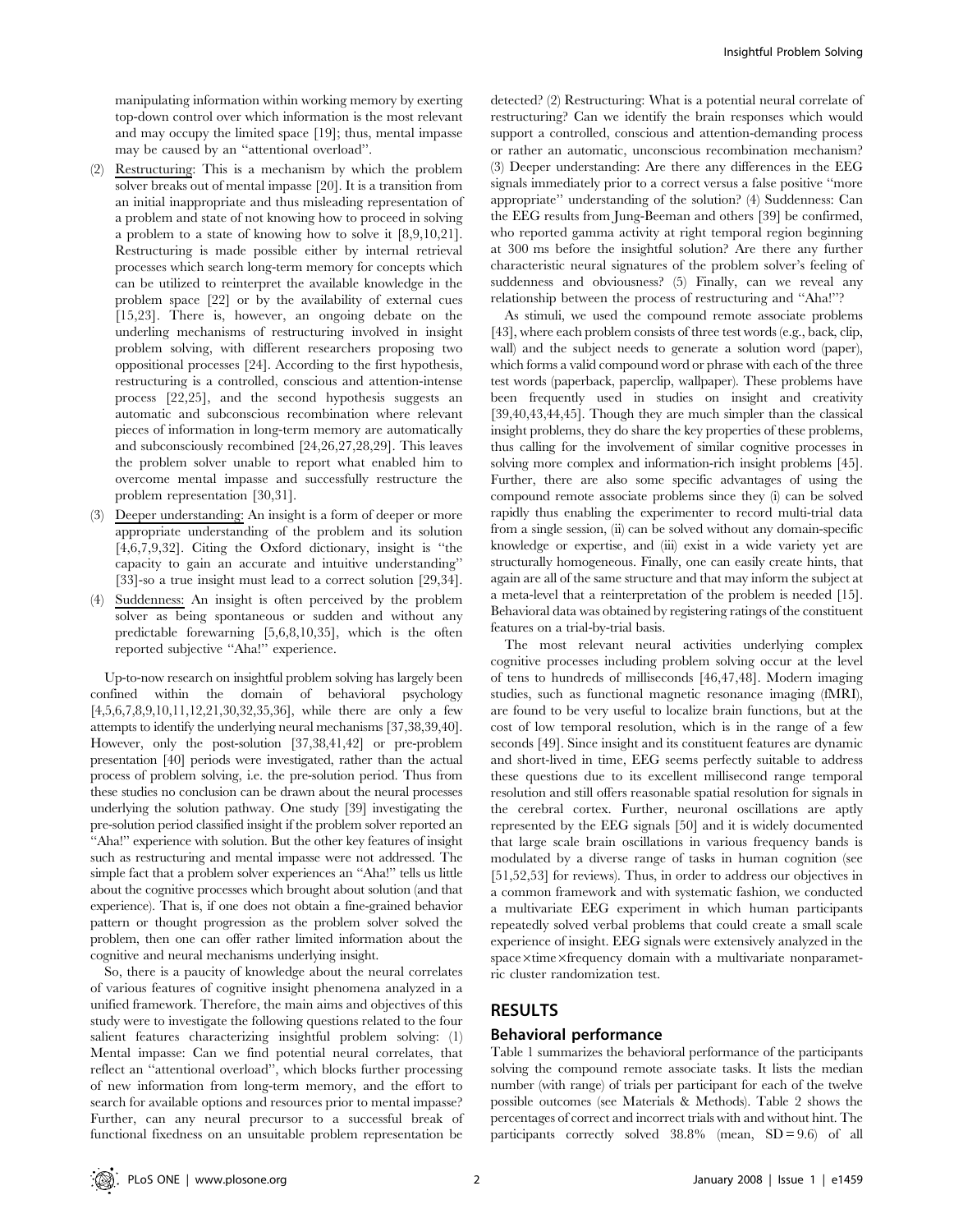| <b>Table 1.</b> Median (range) number of trials per subject that were<br>in each of the conditions. |                                    |  |  |  |
|-----------------------------------------------------------------------------------------------------|------------------------------------|--|--|--|
|                                                                                                     | Median (range)<br>number of trials |  |  |  |
| correct solution (without hint)                                                                     | $38(24-54)$                        |  |  |  |
| false positive or incorrect solution (without hint)                                                 | $7(2-32)$                          |  |  |  |
| mental impasse                                                                                      | $31(0-57)$                         |  |  |  |
| timeout (of the initial 45 s)                                                                       | $12(0-55)$                         |  |  |  |
| correct solution after mental impasse (post-hint)                                                   | $13(0-31)$                         |  |  |  |
| timeout after mental impasse (post-hint)                                                            | $16(0-39)$                         |  |  |  |
| correct solution after initial timeout (post-hint)                                                  | $2(0-20)$                          |  |  |  |
| post-hint timeout (after initial 45 s timeout)                                                      | $6(0-34)$                          |  |  |  |
| correct solution with no restructuring                                                              | $15(0-31)$                         |  |  |  |
| correct solution with full restructuring                                                            | $4(0-21)$                          |  |  |  |
| non-sudden correct solution                                                                         | $1(0-8)$                           |  |  |  |
| sudden correct solution                                                                             | $17(4-32)$                         |  |  |  |

doi:10.1371/journal.pone.0001459.t001

compound remote associate task trials without a hint and gave an incorrect solution to  $11.2\%$  (SD = 8.0). After hint presentation,  $39.4\%$  (SD = 8.1) of all solutions were correct and  $4.7\%$  (SD = 6.1) of the hints led to an incorrect solution.  $55.9\%$  (SD = 11.9) of all posthint trials could not be solved within the provided time limit.

The participants solved 21 out of 22 (median, range: 18–22) control tasks, where the correct solution was presented, correctly and missed responding within the time-limit in  $0$  (0–2) cases. Further, the participants solved 10 out of 11 (5–11) control tasks, where an incorrect solution was presented, correctly and missed responding within the time-limit in  $0$  (0–5) cases.

# Correlation between Rating of Suddenness and Rating of Restructuring

For correct solutions without hint the relative frequencies of the four levels of rating of suddenness were significantly different (Friedman rank sum test,  $p<0.0001$ ): the higher the rating of suddenness, the more incidences we observed (Fig. 1A). The least frequent was a suddenness rating of 0-we only observed it in 3.1%  $(0-21.1)$  of all trials, irrespective of the rating of restructuring. For the rating of restructuring we found an opposite significant effect (Friedman rank sum test,  $p<0.001$ ): the higher the restructuring rating for correct solutions without hint, the fewer incidences we monitored (Fig. 1A). For example,  $23.2\%$  (mean, SD = 14.6) of all correct solutions were sudden and involved no restructuring and 0.0% (0–41.5) of all correct solutions were sudden and involved full restructuring. For  $55.6\%$  (SD = 18.2) of the correct solutions without hint participants reported a high feeling of suddenness

|  | Table 2. Percentage of correct and incorrect trials. |  |
|--|------------------------------------------------------|--|
|  |                                                      |  |

|                         | <b>Percent of trials</b> |            |  |
|-------------------------|--------------------------|------------|--|
|                         | without hint             | with hint  |  |
| <b>Correct solution</b> | 38.8 (9.6)               | 39.4 (8.1) |  |
| Incorrect solution      | 11.2(8.0)                | 4.7(6.1)   |  |

Mean (SD) percentage of compound remote associate problems for which the subjects gave correct or incorrect (false positive) solutions without and with hint.

doi:10.1371/journal.pone.0001459.t002

....................................

 $(\geq 2)$  and at the same time low involvement of restructuring  $(\leq 1)$ , at least at the consciousness level. For  $23.3\%$  (SD = 17.1) of the correct solutions problem solvers gave a simultaneous high rating of restructuring  $(\geq 2)$  and suddenness  $(\geq 2)$ .

The mean Spearman rank correlation coefficient  $\rho$  between the ratings of restructuring and suddenness was significantly negative  $(\rho = -0.39, \text{ one-sided t-test}, t_{18} = -5.17, \rho < 0.0001)$ . This negative correlation effect was significantly attenuated (two-sided paired ttest,  $t_{18} = -7.21$ ,  $p < 0.0001$ ) for correct post-hint solutions ( $p = -0.08$ ,  $t_{18} = -0.98$ ,  $p = 0.34$ ). After hint presentation, which should help to restructure the problem representation successfully, the relative frequencies of the four different restructuring levels were again significantly different (Friedman rank sum test,  $p<0.0002$ ; Fig. 1B). However, after hint presentation, we observed higher frequencies for greater subjective restructuring ratings. The relative frequencies of the suddenness rating were more uniformly distributed (Friedman rank sum test,  $p = 0.78$ ; Fig. 1B).

# Dependency of restructuring and suddenness rating on reaction time

Next, we analyzed the interaction effect between the rating of suddenness, the rating of restructuring and the reaction time for correct solutions without hint. The results based on the linear mixed effects model (see Materials & Methods) indicated that the reaction time differed for different ratings of restructuring  $(F_{3,641} = 120.1,$  $p<0.0001$ ) and suddenness  $(F_{3,49}= 24.3, p<0.0001)$ . Strong linear and weaker quadratic effects of restructuring  $(p<0.0001$  and  $p<0.08$ respectively) and suddenness  $(p<0.0001$  and  $p<0.08$ ) were found. Particularly, we observed (see Fig. 1C): the longer the required solution time for a correct solution was, (i) the higher was the subjective restructuring rating and (ii) the lower was the suddenness feeling. The median reaction time for a correct solution with specific ratings of suddenness and restructuring can be seen in Table S2. There was no significant restructuring $\times$ suddenness interaction effect on the reaction time  $(p= 0.4)$ . For correct post-hint solutions we observed attenuated linear effects of restructuring  $(p<0.1)$  and no linear effects for suddenness ( $p = 0.37$ ) on reaction time.

#### Mental impasse

 $32.0\%$  (SD = 18.3) of all compound remote associate tasks led to a mental impasse and the mean time spent to solve the problem before registering mental impasse was  $27.9$  s  $(SD = 5.1)$ .

#### EEG data

We compared four pairs of conditions in the electrode $\times$ time $\times$ frequency space as follows. For each comparison, we performed paired (two-sided) t-tests, thresholded them at  $p = 0.01$  and searched for  $electrode\times time\times frequency clusters. Finally we assessed the signifi$ cance between conditions with a nonparametric Monte Carlo randomization cluster test correcting for the multiple comparisons between electrodes and time-windows (see Methods for details).

#### Mental impasse

One of the reasons behind a mental impasse is functional fixedness or mental set as proposed by Gestalt psychologists. For compound remote associate problems, this is equivalent to the situation when a subject was fixated on generating obvious semantic associations with test words which led to the application of inappropriate information and to the retrieval of incorrect target words. Insight may occur after this period of frustration in which the subject did not make any progress. But how does the period of mental impasse differ from similar periods of unsuccessful searching for the solution?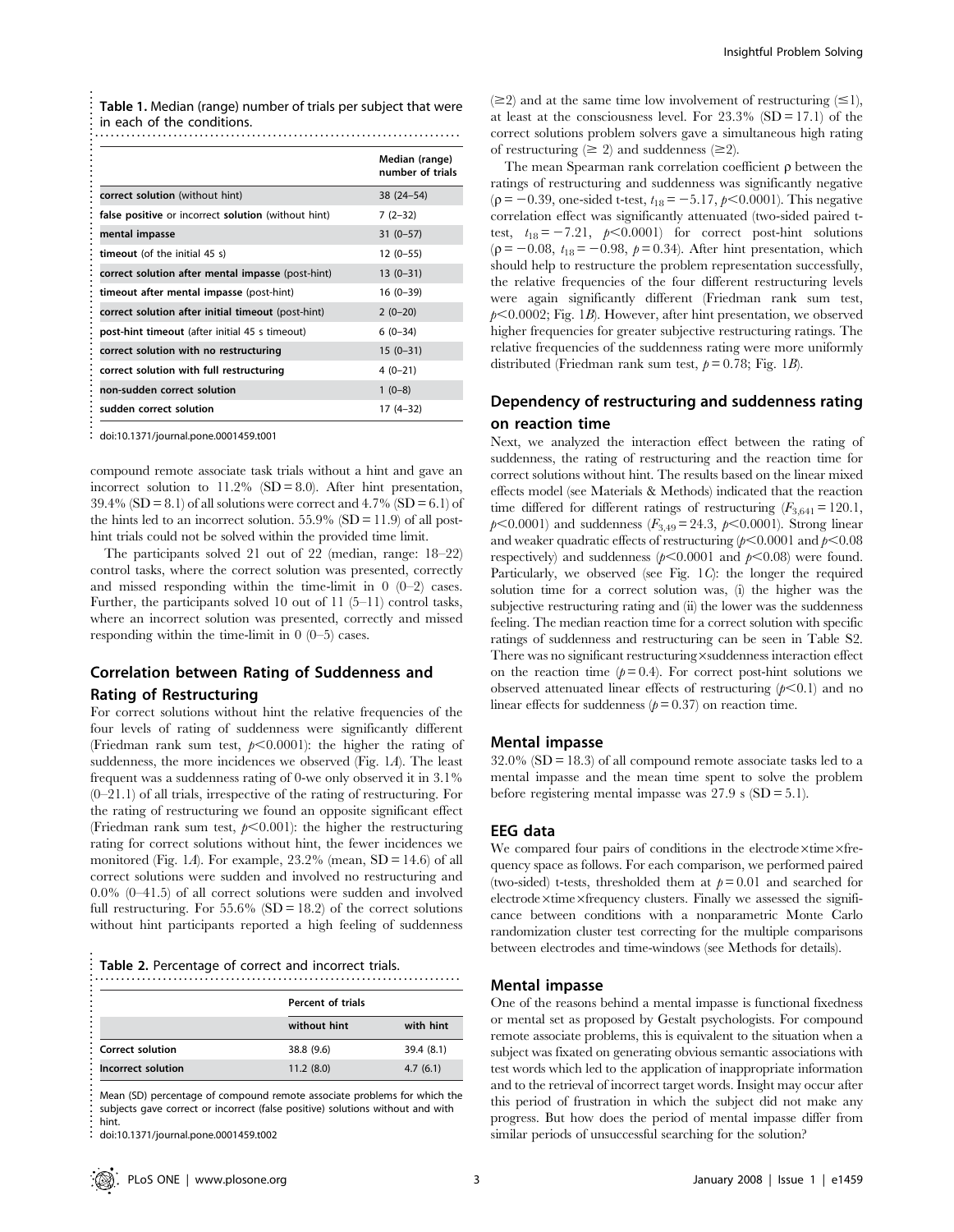

Figure 1. Relationship between restructuring of the problem and suddenness of the solution. (A) Relative frequencies as a function of subjective rating of restructuring and suddenness for correct solutions without hint. The higher the rating of suddenness, the more frequent it was. For restructuring ratings the relative frequency distribution was reverse. The higher the rating of restructuring, the less frequent it was. (B) As in (A), but for correct post-hint solutions. After hint presentation the distributions of relative frequencies changed. The higher the rating of restructuring, the higher were the relative frequencies. The four levels of suddenness rating were equally often chosen. (C) Interaction Plot of reaction time with ratings of suddenness and restructuring.

*r*

Mean reaction times, expressed in Z-scores on the ordinate, are plotted as a function of subjective rating of restructuring for 4 different levels of suddenness. Dotted line: gradually approached correct solution (rating of suddenness = 0); dash-dotted line: rating = 1; dashed line: rating = 2; solid line: solution appeared abruptly without any conscious forewarning (rating = 3). The interaction plot displays, that the longer the required time for a correct solution was, (i) the higher was the subjective rating of restructuring and (ii) the lower was the suddenness feeling. Thus, the shortest reaction times were found for sudden solutions with no restructuring and the longest reaction times were found for non-sudden solutions with full restructuring. '.', '\*', '\* \*' and '\* \* \*' correspond to significance levels  $p<0.1$ ,  $p<0.05$ ,  $p<0.01$  and  $p$ <0.001 of a Wilcoxon signed rank test, respectively. doi:10.1371/journal.pone.0001459.g001

Therefore, first we compared mental impasse  $(N = 163)$  with initial timeout  $(N=100)$ , and found two clusters at parietooccipital and occipital electrodes. One earlier strong gamma band effect (mental impasse>timeout) from  $-3$  to  $-2.5$  s (40–48 Hz; P<0.005,  $N_s = 9$ ) and a later theta frequency band cluster (4– 8 Hz;  $p<0.05$ ,  $P<0.04$ ) from  $-2.25$  to  $-1.5$  s before mental impasse (Fig. 2A). Secondly, we contrasted the initial processing of hints after mental impasse that led to a successful utilization and thus correct post-hint solution  $(N = 89)$  with those that led to an unsuccessful utilization and later timeout  $(N=156,$  Fig. 2B). From  $-0.2$  to 0 s before hint presentation timeout trials showed ERS and correct solutions displayed ERD (38–52 Hz;  $P<0.04$ ,  $N<sub>S</sub>=13$ ) in right parieto-occipital brain regions (PO4, P8, P4, O2).

On the other hand repeating the same comparison, but for the immediate pre- and post hint presentation period of hints that were presented after timeout (Fig. 2C), yielded a significant cluster in the upper alpha frequency band (10–12 Hz). More precisely, we found for subsequent correct solutions after timeout  $(N=51)$  as compared to a further timeout  $(N=96)$  a strong upper alpha ERS in right temporal regions (correct solution>timeout;  $p<0.05$ ; P<0.04,  $N<sub>S</sub> = 9$ ) from  $-0.2$  to 0.3 s after onset of hint presentation.

## Restructuring of the Problem

Solving a problem with insight often requires restructuring of the problem representation with a focus on the new cognitive structure leading to the final correct solution. Restructuring is also necessary for overcoming mental impasse. To investigate the underlying neural correlate of restructuring, we compared correct solutions without hint that were post-hoc rated as having involved full restructuring  $(N=176)$  with those that were rated as having involved no restructuring  $(N=116)$ . We found a right pre-frontal effect from  $-1.5$  to  $-0.25$  s before solution in the alpha frequency band (8–12 Hz; no restructuring>full restructuring;  $p<0.05$ ;  $P<0.075$ ,  $N_s=13$ ; Fig. 3).

#### Deeper understanding

Insightful problem solving involves a form of deeper or more appropriate understanding of the problem and its solution. Thus, an insightful solution must be a correct solution. Here, we compared correct  $(N = 425)$  with incorrect or false positive solutions  $(N = 83)$  without hint to investigate if there are any differences between the neural processes leading to a correct solution (and thus a true deeper understanding of the solution) and an incorrect solution (and thus a false positive understanding of the problem and its solution). We observed the main difference at right parieto-occipital area in gamma band (correct.) false positive;  $40-$ 50 Hz; P $< 0.005$ ,  $N_s = 17$ ; Fig. 4) from  $-1.5$  to  $-0.75$  s. Increasing the pre-specified threshold to  $p = 0.05$  revealed two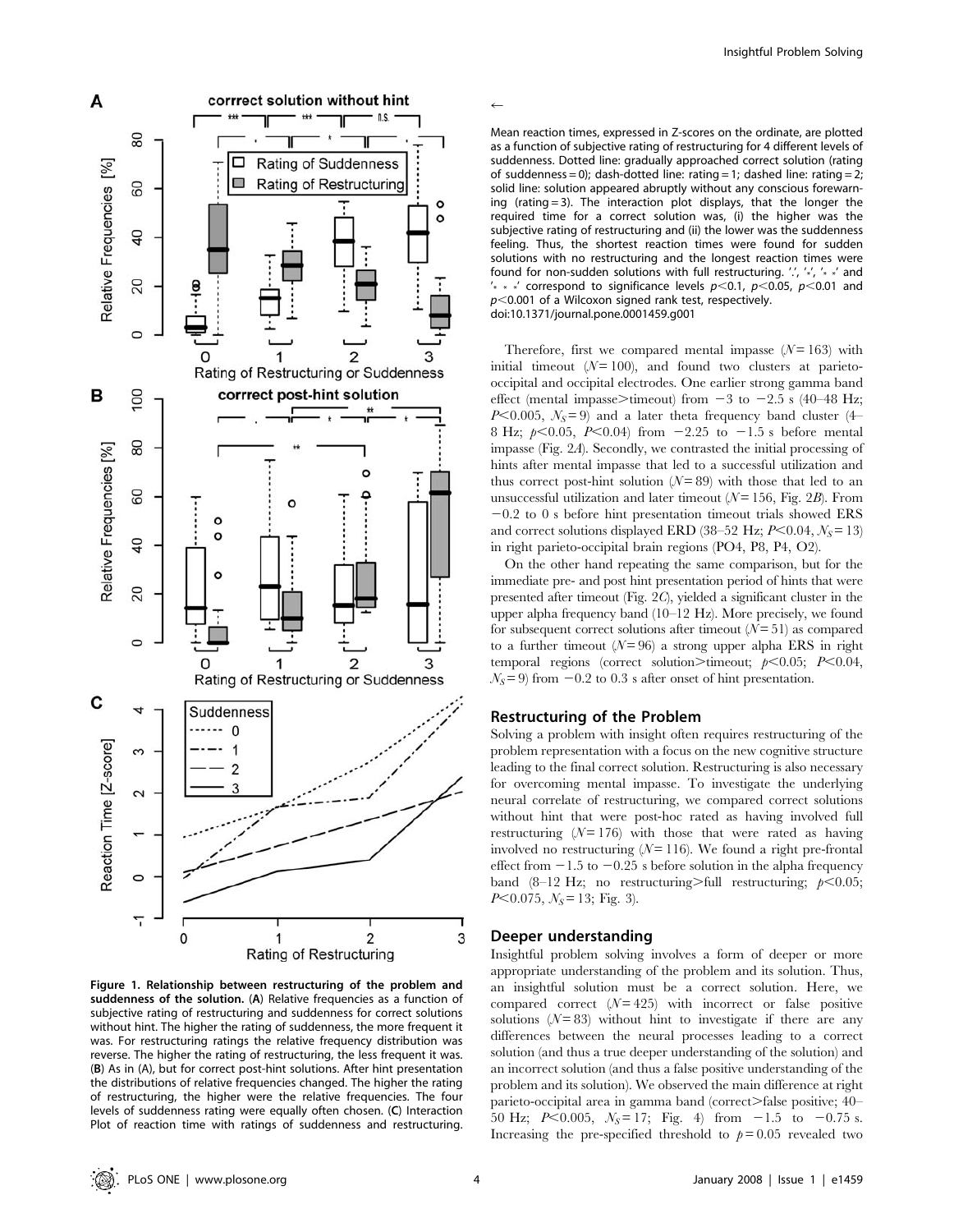

Figure 2. Significant clusters of the nonparametric cluster randomization tests for mental impasse and timeout. (A) Comparison of mental impasse with timeout trials. Top left: topographical map of the parieto-occipital gamma band cluster displaying significant differences between the baseline-corrected spectral power of mental impasse and timeout with  $P<0.005$ . Top right: topography of the occipital theta band cluster for the same comparison. Bottom: Pseudo-color coded time-frequency representation in decibel (dB) of the difference between mental impasse and timeout averaged over electrodes PO3, Oz and PO4. Red color indicates higher spectral power for mental impasse and blue color indicates higher spectral power for timeout. Mental impasse response or timeout is at  $t = 0$  s. (B) Comparison of the immediate preand post- hint presentation time period after reaching a mental impasse between hints that led to a correct solution versus those that led to a timeout trials. Topographical map on the left shows the right parieto-occipital gamma band cluster, displaying significant ( $P < 0.04$ ) differences. Top right: Pseudo-color coded, grand-averaged timefrequency representation of all electrodes that comprise the significant cluster. Bottom: grand-averaged gamma frequency event-related synchronization (ERS) averaged for both conditions between 38 and 52 Hz and for the same electrodes as in the time-frequency representation. The red rectangle marks the zone of significance  $(p<0.01)$ . Red color indicates higher spectral power for correct solution trials and blue color indicates higher spectral power for timeout trials. (C) As in (B) but comparing the immediate pre- and post- hint presentation time period of hints after timeout that led to a correct solution versus those that led to a further timeout. The dotted red rectangle marks the zone of significance with  $p$ <0.05. The white rectangles with solid and dotted lines in the grand averaged timefrequency representation plots show the time-frequency zones of significance with  $p<0.01$  and  $p<0.05$ , respectively. doi:10.1371/journal.pone.0001459.g002

further right parieto-occipital gamma band clusters (40–50 Hz, correct>false positive), one earlier cluster from  $-2.5$  to  $-0.75$  s  $(P<0.002)$  and one later effect from  $-0.25$  to 0.5 s after solution response  $(P<0.02)$ .

# Suddenness of the Solution

Insightful solutions often occur unpredictably and abruptly thus leading to the notion that insight is the product of a sudden process. After verbalizing the solution at the end of each trial, the participants indicated whether the solution emerged suddenly inside the mind like a sudden illumination of a light-bulb (rating of suddenness  $= 3$  on a 4-point scale) or the solution gradually appeared with conscious control like dimming up a light bulb (rating of suddenness  $= 0$ ; see Methods).

We compared sudden  $(N=302)$  with non-sudden solutions  $(N = 88)$  and found two significant gamma frequency band clusters (38–44 Hz) in the parieto-occipital area. The earlier effect (from  $-1.5$  to  $-1$  s before the solution) was more localized at occipital regions (PO3, Oz, O2 and PO4;  $P<0.003$ ,  $N_s=15$ , sudden $>$ nonsudden; Fig. 5A, left topography plot) and the later (from  $-0.75$  to 0 s) cluster was primarily at right parieto-occipital region  $(P<0.002$ , sudden>non-sudden; Fig. 5A, right topography plot). The right hemisphere parietal cluster resembles very much (in frequency and location) the effect that we observed for the correct versus false positive solution comparison (Fig. 4B).

## **DISCUSSION**

A crucial limitation of earlier research on insight using insight problems is the explicit assumption that these problems can only be solved by an insight. Categorizing a problem as an insight problem (or noninsight problem) offers no concrete information about the cognitive processes involved in solving these problems. For example, some of these insight problems could be solved in non-insightful ways [45] yet still with the ''Aha!'' [54]. So, the association between problem-type and requirement of an insight is much less rigid than usually assumed. Therefore, instead of dwelling on the insightful nature of the problem, we have focused here on the insightful nature of the solution and on obtaining a fine-grained behavior or thoughts pattern by receiving the immediate post-solution ratings of suddenness, restructuring and confidence on trial-by-trial basis.

#### Mental Impasse

Several researchers argue that mental impasse is a necessary condition for insight [8,28,29] and that the time period of struggling with the problem without achieving a solution is as important as the sudden realization (but also see [2] for a different view). In the compound remote associate task the problem solver is not always able to retrieve all known words from long term memory within the allotted time period. It is reasonable to assume that after a few attempts of retrieval followed by unsuccessful match, the problem solver believes that all originally available and relevant information has already been considered and utilized in the best possible way [29]. This may then lead to a mental impasse.

Our results indicate a neural correlate of mental impasse in parieto-occipital brain regions in the gamma frequency band (Fig. 2A). This may suggest that selective attentional processes are accountable for an excessive focus on an inappropriate problem representation, since (i) the primary candidate brain region which modulates selective attentional demand is the posterior parietal lobe [55,56], and (ii) the primary oscillatory activity which gets modulated by selective attention is the gamma frequency range [57,58,59]. Usually the attentional load is externally manipulated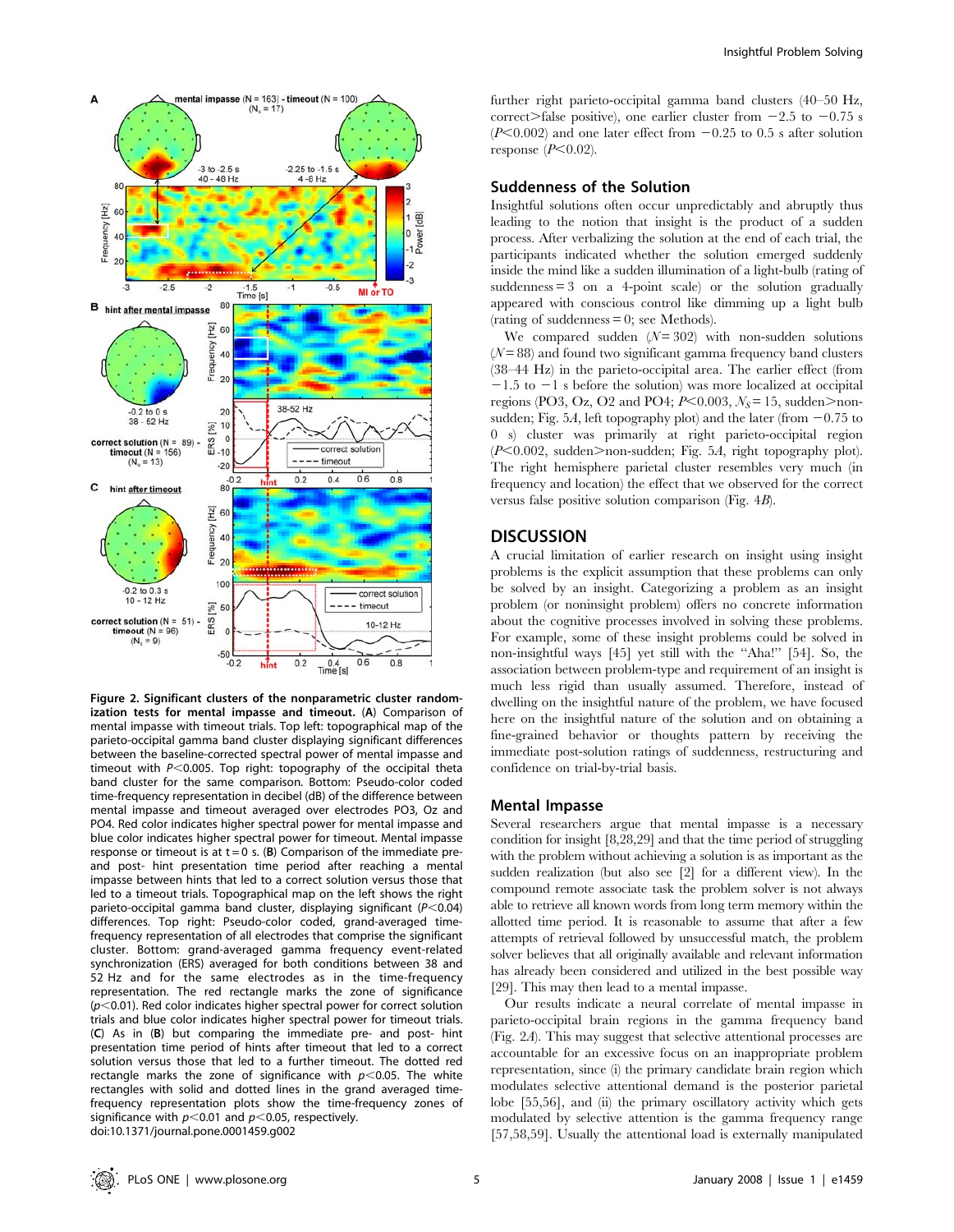

Figure 3. Significant cluster of the nonparametric cluster randomization test for correct solutions involving full restructuring versus those involving no restructuring of problem. Left: topographical map of the right prefrontal alpha (8–10 Hz) frequency band cluster displaying significant  $(P<0.075)$  differences between the baseline-corrected spectral power of correct solutions with full restructuring versus those with no restructuring. Right: Grand averaged time-frequency representation of the difference between correct solutions with full restructuring and those with no restructuring over all electrodes that comprise the significant cluster. Red color indicates higher spectral power for correct solutions with full restructuring and blue color indicates higher spectral power for correct solutions with no restructuring. Time of solution response is at 0 s marked by dotted red line. The white dotted rectangle marks the time-frequency zone of significance ( $p$ <0.05). doi:10.1371/journal.pone.0001459.g003

by the experimenter, e.g. by increasing the number of moving targets to be attended by the subject [60]. In contrast, in the present paradigm the external stimuli remained the same but the internal attentional demand changed by an increasing number of unsuccessful solution path attempts that needed to be stored in working memory, so that they were not repeated by the problem solver. Since working memory is limited, attention may serve as a ''gatekeeper'' for this limited space in working memory [19]. Thus the increasing (top-down) control by attention could potentially cause mental impasse due to an ''overload''. At right parietooccipital regions the gamma power was stronger just before hint presentation for mental impasse leading to timeout than for mental impasse leading to a correct solution (Fig. 2B). This possibly reflects excessive selective attention which hampers finding the solution even after the hint presentation.

Additionally, we found a theta frequency band effect (Fig. 2A), where mental impasse elicited stronger theta frequency band activity  $(4-8 \text{ Hz})$  over parieto-occipital regions from  $-2.25$  to  $-1.5$  s before moment of mental impasse. Oscillations in the theta band are relevant for diverse cognitive tasks, typically involving some aspects of working memory [61,62,63,64], encoding of new information into episodic memory [65,66,67] or navigation [68,69,70]. Kahana and others [68] demonstrated in a virtual maze navigation task that theta oscillations were more apparent in more complex mazes and during retrieval phase. Subsequently, it was hypothesized that theta oscillations facilitate encoding and retrieval in memory during a virtual maze learning task [69]. Thus, the observed theta effect is possibly associated with an



Figure 4. As Figure 2<sup>A</sup> but comparing correct identifications of solutions versus incorrect (false positive) ones. (A) Grand averaged time-frequency representation of the difference between correct and false positive solutions over electrodes O2, PO4, P4 and P8. (B) Topographies of the three significant clusters at right parieto-occipital electrodes due to the gamma frequency band (40  $-$  50 Hz) effect. Left: P<0.002. Middle:  $P<0.005$ . Right:  $P<0.02$ . Red color indicates higher spectral power for correct solutions and blue color indicates higher spectral power for false positive solutions. Time of solution response is at 0 s marked by red dotted vertical line. doi:10.1371/journal.pone.0001459.g004

sudden ( $N = 302$ ) - non-sudden ( $N = 88$ ) Α solutions ( $N<sub>s</sub> = 15$ )  $-0.75$  to 0 s  $-1.5$  to  $-1$  s в 80 Frequency [Hz] 60 [dB] Power  $\overline{0}$  $40$  $20$  $\overline{2}$  $-2.5$  $-2$  $-1.5$  $-0.5$  $0.5$  $Time [s]$ solution<br>response

Figure 5. As Figure 2<sup>A</sup> but comparing sudden versus non-sudden solutions. (A) Left: topography of the bilateral parieto-occipital gamma frequency band cluster (38-44 Hz,  $P < 0.003$ ) displaying significant differences between the baseline-corrected spectral power of sudden and non-sudden solutions. Right: topographies of the right parietooccipital gamma band cluster (38-44 Hz,  $P<0.04$ ) displaying significant differences between the baseline-corrected spectral power of sudden and non-sudden solutions at two different times. (B) Grand averaged time-frequency representation of the difference between sudden and non-sudden solutions for the strongest representant PO4 (in terms of significance), common to both clusters. Red color indicates higher spectral power for sudden solutions and blue color indicates higher spectral power for non-sudden solutions. Time of solution response is at 0 s marked by red dotted vertical line. doi:10.1371/journal.pone.0001459.g005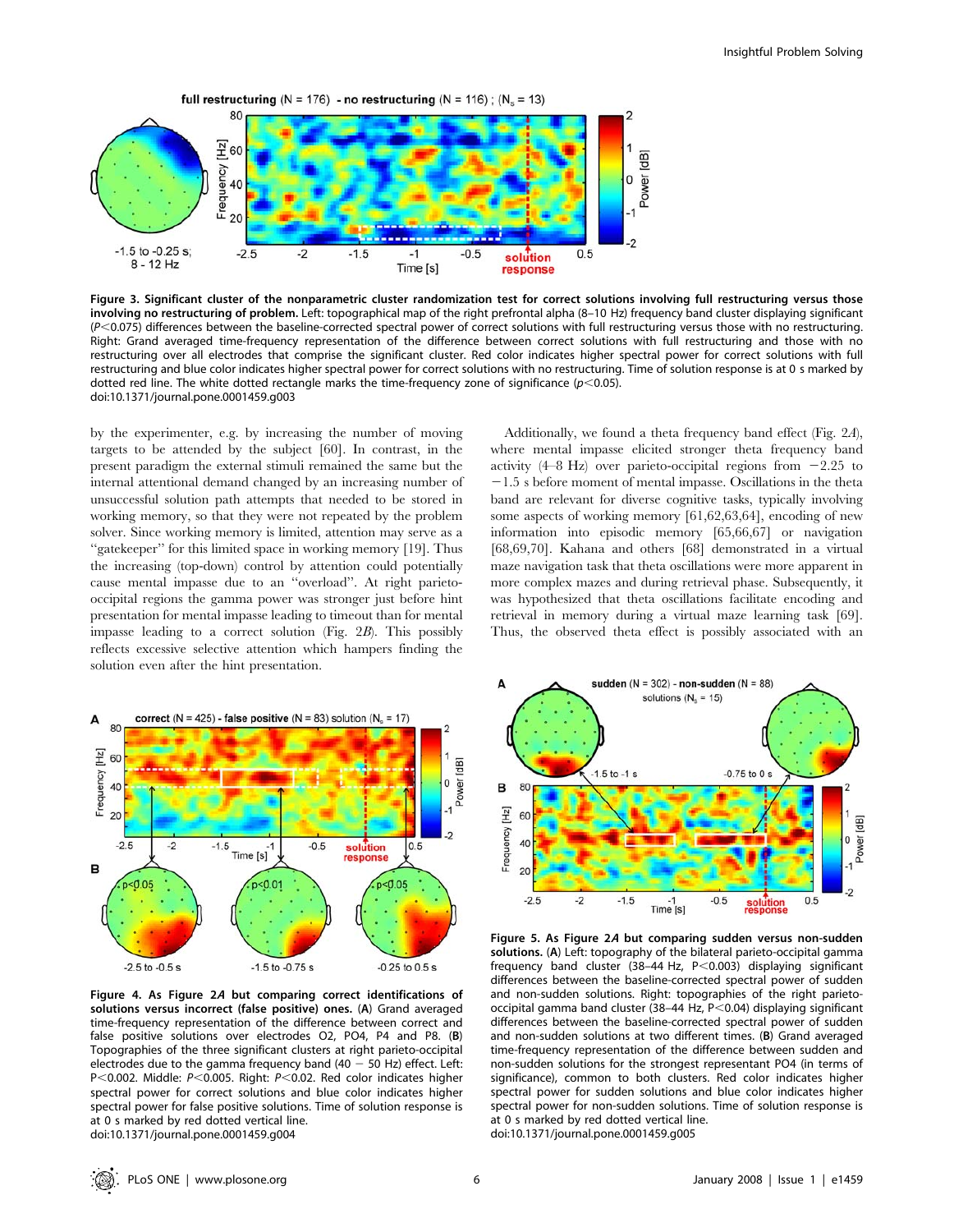increased search in the memory space for possible solution words prior to mental impasse.

As can be seen in Figure  $2B,C$ , we found significant right hemisphere effects at and immediately before hint presentation that predicted successful hint utilization, irrespective of if the problem solver experienced a mental impasse or if unsuccessful problem solving attempts led to a timeout. These results are consistent with previous studies that have demonstrated the critical role of the right hemisphere in overcoming fixation and finding non-obvious, non-dominant interpretations of words and information in insight problems, that at first glance seem merely remotely relevant [27,71,72]. Specifically, Fiore and Schooler [71] showed that hints to insight problems are more effective when presented to the left visual field (i.e. right hemisphere) than when presented to the right visual field (i.e. left hemisphere).

Furthermore, we investigated the preparatory and immediate post hint presentation phase of initial timeout trials (not involving a mental impasse) and found corroborating evidence to an interesting behavioral visual hemifield study by Beeman and Bowden [72]. By adopting a similar compound remote associate task paradigm but with solution related priming, they found that the initial processing pertaining to the solution is active in both hemispheres but fades faster in the left hemisphere because of a fine semantic focus on a misleading interpretation of one of the test words, yet remains persistently active in the right hemisphere due to a broad semantic solution-relevant activation. However, this right hemispheric activation is not likely to reach the level of awareness because it is weak, diffuse and possibly suppressed by stronger, yet misleading, processing in the left hemisphere.

However, what is the neuronal correlate of this sustained suppression of the solution-related right hemisphere activation? Can we find any difference in the neuronal processes between solving attempts that successfully utilized the hint and those that could not? Interestingly, we found for timeout trials that would lead to a correct solution after hint presentation, a strong alpha ERS (10–12 Hz; Fig. 2C). Increase in alpha activity is usually associated with a relaxed, less active brain, because alpha power was largest in states with eyes closed, i.e. states without focused attention [73,74]. There is also evidence that alpha oscillations reflect an active suppression mechanism of non-task relevant cortical brain activity for internally driven mental processes [53,75,76,77]. Jung-Beeman and others [39] observed increased alpha band (  $f_c = 9.8$  Hz) activity over right posterior parietal cortex prior to insightful solutions and associated it with unconscious solution related processing. The strong alpha ERS observed over right temporal area just before hint presentation indicates an inhibition of right temporal area, which has been associated with the integration of distantly related semantic or lexical information [39]. However, this inhibition is only needed when competing neuronal processes exist. We suggest that the alpha ERS may be related to a weak, unconscious processing of the solution in the right temporal area, consistent with previous research showing that a solution to a verbal problem can be weakly activated in the right hemisphere [27,44,78]. With the aid of the hint the initially weakly activated solution related information became intensified and reached the level of awareness. The alpha ERS effect was not found in timeout trials that failed to produce any solution; since no solution-relevant information was active at the first place, nothing had to be suppressed, and so the hint could not help to find the final solution.

#### Deeper Understanding

The gamma frequency band activity at parieto-occipital regions was stronger for correct (40–50 Hz) than for false positive solutions (Fig. 4). Interestingly functional fixedness or mental impasse was also associated with increased gamma frequency band activity (40– 48 Hz) at right parieto-occipital regions (Fig. 2A). A hint presentation was less successful during stronger gamma frequency band activity (38–52 Hz) in parieto-occipital brain areas (Fig. 2B). This may indicate that attentional processes (i.e. selective attention) are important to produce and identify a correct solution, but on the other hand excessive amount of selective attention could overload the information processing capabilities and cause impaired performance. Thus, this could explain (i) why the gamma band power of a mental impasse is still higher in comparison to timeout, which possibly reflects the problem solvers excessive focus on an inappropriate problem representation and thus ''attentional overload'', which blocks further processing of selecting target words from verbal memory, leading to mental impasse, and (ii) why excessive attention during mental impasse prevents that an external hint can successfully be utilized by the problem solver. One could thus speculate that the degree of gamma band oscillations must remain at an optimal (i.e. sub-maximal) level to maximize the performance.

### Restructuring of the Problem

In the present study the neural correlate of conscious restructuring (full vs. no) was mainly found in the alpha band (8–12 Hz) and in right prefrontal brain regions (Fig. 3). This result is in line with earlier studies. In a large patient study, Miller and Tippett [79] demonstrated that patients with a focal right prefrontal cortex lesion performed poorly while solving problems requiring some sort of restructuring. The prefrontal cortex is also crucially involved in planning in open-ended tasks [80]. Further, in a single-case study, Goel and Grafman [81] demonstrated that a right prefrontal cortex lesion severely impairs the capability to generate solutions for illconstrained problems and also the capability to restructure or break the mental fixedness. Recent fMRI studies of healthy participants [82,83] also implicated the right prefrontal cortex in mental restructuring that leads to an abrupt gain of explicit knowledge producing an insight. Altogether the present results strengthen the critical role of right prefrontal cortex in conscious restructuring.

#### Suddenness of the Solution

A number of studies [35,45,84] assumed Aha!, the feeling of sudden emergence of the solution, as a hallmark of an insight. The present results indicate the neuronal correlate of suddenness (as shown in Fig. 5) at parieto-occipital areas in the gamma (38–44 Hz) frequency band from  $-1.5$  to  $-1$  s and from  $-0.75$  to 0 s before solution response. Earlier with similar compound remote associate task paradigm, Jung-Beeman and others [39] found (i) higher gamma band activity (center frequency  $(f_c)$  at 39 Hz) at right superior temporal electrode T8 (and surrounding electrodes) from  $-300$  to  $-20$  ms before solution and (ii) increased alpha band activity  $(f_c= 9.8 \text{ Hz})$  over right parietal-occipital electrode PO8 from  $-1.31$ to  $-0.56$  s. In the present study we also found a strong gamma effect albeit at more posterior regions but no alpha effect. We suggest that there are two primary reasons for these differences. Firstly, we modified the two-alternative forced choice between ''Aha!'' and no- "Aha!" of Jung-Beeman and others [39] to a 4-point scale rating of suddenness and only compared the solutions with extreme values (i.e. rating of suddenness  $= 0$  versus 3). Thus the results in this study reflect a neural correlate of suddenness, whereas, Jung-Beeman and others [39] investigated the ''Aha!'' feeling. Secondly, we have used different data pre-processing techniques: raw power values were used in Jung-Beeman and others [39] whereas baseline normalized values were used in this study.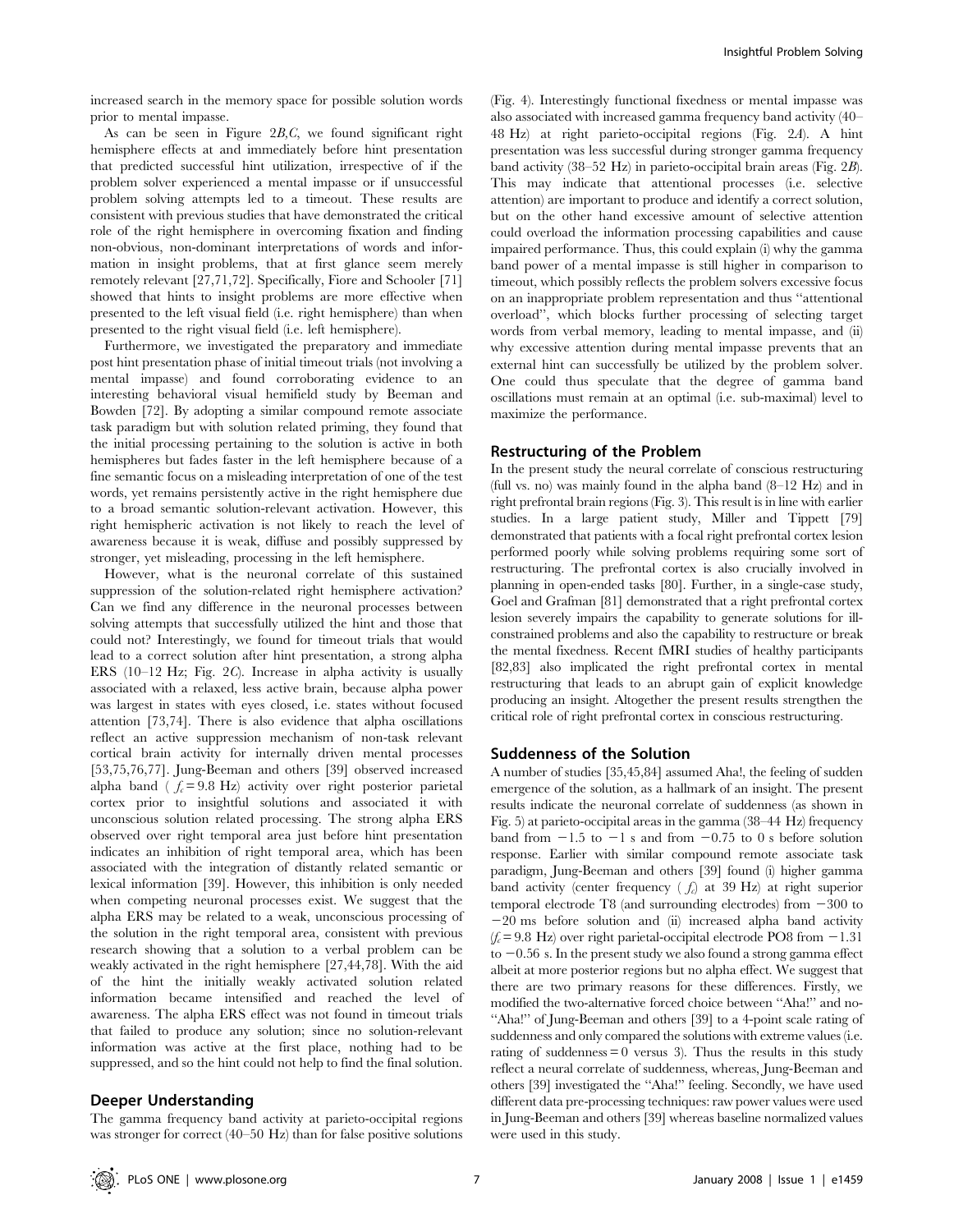We suggest that the observed gamma effect in the righthemisphere just before the response reflects retrieval processes when the problem solver successfully retrieves a new solution word. Gamma (and also theta) frequency band activation in right parieto-occipital regions has earlier been associated with retrieval processes from long-term declarative memory [85] and gamma oscillations in general have been related to memory match and utilization processes [86].

# Relationship between Restructuring of the Problem and Suddenness of the Solution

Another interesting issue is the relationship between the restructuring and suddenness of the solution. Behaviorally the problem solvers reported for more than half (55.6%) of the solutions without hint a simultaneous high feeling of suddenness and low involvement of restructuring (chance level lies at 25%, Fig. 1A). Actually, the subjective ratings of restructuring and suddenness are negatively correlated ( $\rho = -0.39$ ). On the one hand, sudden emergence of the solution without any predictable forewarning leading to an ''Aha!'' is often considered the signature of an insight. On the other hand restructuring the problem in a new way by retrieving relevant but previously unattended information from memory which would eventually lead to a successful solution is considered a necessary component of insight. So how can these two key features of insight be negatively correlated? We have two hypotheses for this intriguing finding on post-hoc basis. The first states that the problem solver would classify a solution to a problem as sudden if the solution was immediately obvious after problem presentation; so restructuring would not be needed and short reaction times would bias the subjective ratings towards high feelings of suddenness. This account was supported by the large and positive linear effects of restructuring rating and negative linear effects of suddenness rating on reaction time. We observed indeed high ratings of suddenness and low involvement of restructuring for trials with shortest reaction times (Fig. 1C). Alternatively, when a problem solver experienced a strong feeling of suddenness, the underlying metacognitive processes may be weak and likewise the capability to report about the prior restructuring since the solver was not consciously aware of the ongoing events. Metacognition is an active monitoring process of one's own knowledge and thoughts which is involved in problem solving such as assessing the difficulty of the problem, planning of strategies to approach solution, reviewing or evaluating one's progress, realizing an impasse, recognizing and building new mental representations of the problem or reconsidering one's own thoughts. The metacognitive process got even stronger after hint presentation, since the problem solver was informed on a meta-level that a more appropriate representation was needed [15]. The problem solvers were required to quickly grasp and process the hint to build a new mental representation and would eventually reconsider their own strategies. Actually, the present behavioral data did support this hypothesis. After hint presentation we observed for 84.3% of all correct solutions a high restructuring rating  $(\geq 2;$  Fig. 1*B*), indicating a strong conscious awareness of the ongoing restructuring processes. This explanation also predicts that the frequency of sudden solutions with hint should decrease because of the increased metacognitive processes that are involved after hint presentation. Behavioral results also supported this prediction as the ratings of restructuring and suddenness were uncorrelated for correct post-hint solutions and the rating of suddenness was uniformly distributed between the four possible ratings.

In summary, both of the hypotheses on the underlying mechanisms of restructuring may coexist and are not contradictory. Therefore, we can predict that solutions which evoke a strong feeling of suddenness involve minimal metacognitive processes and unconscious restructuring or better an automatic, subconscious recombination of information which stands in contrast to conscious restructuring which is an attention-demanding process involving executive control.

## MATERIALS AND METHODS

In this study we characterized data by the mean and SD, if data was normally distributed, and reported median and range otherwise. We assessed the normality of the data by plotting the empirical quantiles of the variable against theoretical quantiles of a Gaussian distribution. The data did not resemble a Gaussian distribution, if the data lay outside of the confidence envelopes based on the standard errors of order statistics for an independent sample from the Gaussian distribution.

## **Participants**

Twenty one (11 female and 10 male) participants with median age of 26.4 years (range 19.5 to 35.5 years) were paid 25–30 Euro to take part in this experiment. All participants were native English speakers, right-handed, and had normal or corrected to normal vision. The median duration that they had spent in non-English speaking countries was 2 years (range 0 to 21 years) and sixteen of them were monolingual English speakers and five were bilingual. Twelve participants were university students and the others had various professions. All participants were naive to the experiment and research area and gave written informed consent before the start of the experiment. The study was approved by the local ethics committee of the Medical University of Vienna, Austria.

#### Experimental paradigm

We used 36 compound remote associate problems of the ones used by Bowden and Jung-Beeman [43,44] or Jung-Beeman and others [39], modified 96 of them to mainly remove US colloquial terms and developed 6 new problems (see Table S1 for a full list). The initial time limit for each problem was 45 s. The participants were asked to press the left mouse button as soon as they found the solution that they were relatively confident with, however, without mentally checking it. In case the subject experienced within this initial time period a mental impasse or mental block (which we described as ''you feel that you cannot proceed'' or ''you just don't know what else to think of''), she/he pressed the right mouse button as soon as she/he reached this state. Then a clue or a hint appeared on the monitor. Hints disclosed only the first letter (e.g. 'p - - - -') or uncovered 60 to 75% percent of the letters-always including the first letter (e.g. 'p - - e -' or 'p a - - r'). The letters that were disclosed were randomized. Following hint presentation the subject had another 6 s to solve the problem. Hints were also provided for trials when the participants could not solve the problem within the allotted time of 45 s [termed as timeout trials].

After receiving solution, we first asked the subject to verbalize the solution and then to provide the following subjective ratings: (1) Rating of Restructuring: Restructuring is a type of event in which one comes to see the problem in a new way. We explained to the subject the following criteria for full restructuring of the problem (rating = 3) [20,87]: (i) ''Elaboration'': one finds a new function of use for a word; (ii) ''Re-encoding'': one rejects the use of a word and uses another meaning or application of that word which was not considered previously; (iii) "Constraint Relaxation": one changes his/her problem representation. The subject rated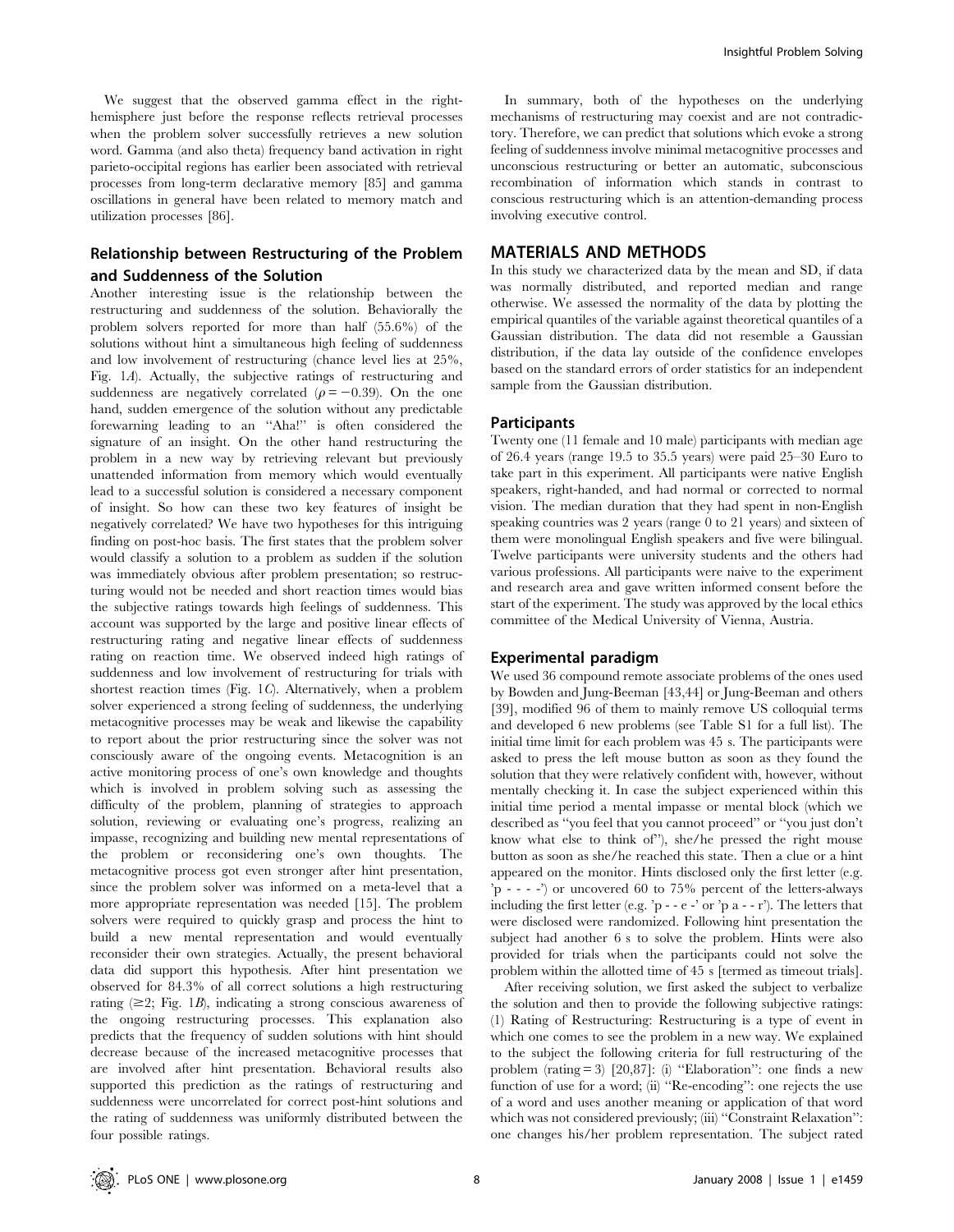the extent of restructuring involved in generating the solution on a scale from 0 (no restructuring) to 3 (full restructuring). (2) Rating of Suddenness: The participants were then asked to give a rating of suddenness of the emergence of the solutions on a scale from 0 (the solution appeared gradually as like ''slowly dimming up a light bulb'') to 3 (the solution appeared abruptly without any conscious forewarning as like the ''flashing of a light bulb''). (3) Rating of Confidence: Finally, we asked how confident the subject was of the solution. The rating of confidence  $\in \{0, 1, 2, 3\}$  pictures the number of words that the subject is confident with that match with the solution word. In this study trials were only considered when the confidence rating was greater than or equal to 2, thus minimizing the trials that involved significant guessing.

As a control task, compound remote associate problems were presented together with a possible single solution word. The subject had to decide the correctness of the given solution. The time limit for this task was 7 s.

To minimize the required eye movements during each trial (i) participants had to fixate on a fixation cross in the middle of a monitor (Sony Multiscan G520) before initiating a trial by a left mouse button press, and (ii) compound remote associate problems were compactly presented in the middle of the screen with text size 20 and a 24 point line spacing. Trials began with the presentation of three dummy words ('compound', 'compound', 'compound') in place of the actual problem words. This initial pre-trial interval was randomly varied between 1 and 2.5 s. The order of the test words within each problem and the order of the problems within each experiment were randomized, as was the type of problem. Thus the same problem could be a usual compound remote associate task for one subject and a control task for another subject.

Prior to recording, the participants were familiarized with the whole procedure by 5 practice trials. In the actual experiment, the participants solved 100 compound remote associate problems and 33 control trials (of which 22 presented the correct solution word and 11 an incorrect solution). Breaks were provided if necessary and special attention was paid to monitor mental fatigue of the participants. The entire recording was limited to 2 hours for each subject including breaks.

#### Behavioral data analysis

Behavioral data was obtained by registering performance and ratings of the constituent features of insightful problem solving on a trial-by-trial basis. Two participants were excluded from further data analysis, because they solved only 50% and 54.5% of all control trials, where the incorrect solution should have been detected and rejected. Thus their data was not trustworthy. Additionally, one particular subject showed a peculiar profile of distribution of response times for mental impasse. This was mainly because this subject pressed the button indicating mental impasse too early (median time 17.3 (9.4–32.9) s) and too often (60% of its trials led to a mental impasse). Thus we excluded two thirds of the shortest mental impasse trials, because short response times and the great mental impasse frequency conjectured unseriousness or laziness of the subject in trying to think of all options to solve the problem. Furthermore, 10% of the shortest mental impasse trials of all participants were excluded-resulting in a cutoff of  $t = 19.3$  s (also for the behavioral data analysis). Statistical testing of possible restructuring and suddenness interaction effects on reaction time, i.e. time to generate solution, was performed by utilizing a linear mixed-effects model [function  $\ell m e$ ] from package nlme in R] which was estimated by Restricted (or Residual) Maximum Likelihood [88,89,90,91]. We implemented the model as a repeated-measure block design with the rating of restructuring and of suddenness as the main within-subject effects and the random effect was due to the subject. We achieved independent and nearly normally distributed residuals by log-transforming the dependent variable, reaction time.

To plot the linear effects (Fig.  $1C$ ) and thus be able to visually compare the effects between participants, we transformed for each subject the reaction time data,  $\tau_i$ ,  $i=1, ..., N$ , to standardized zscores,  $\zeta_i$ ,  $i = 1, ..., N$  where N is the number of trials. Therefore we used a robust version of the z-score [92,93] where the mean and standard deviation (SD) estimates were replaced by the median and the Median Absolute Deviation from the median (MAD) with asymptotically normal consistency (i.e.  $E[ MAD({\tau_i}_{i}^{N_i}_{i=1})] = \sigma$  for  $\tau_i$ distributed as  $\mathcal{N}(\mu,\sigma^2)$  and large  $\mathcal{N}$ , respectively [function mad() in R]:

$$
MAD(\{\tau_i\}_{i=1}^N) = median(\{|\tau_j - median(\{\tau_i\}_{i=1}^N)|\}_{j=1}^N)
$$

$$
Z_j = \frac{\tau_j - \text{median}(\{\tau_i\}_{i=1}^N)}{MAD(\{\tau_i\}_{i=1}^N)}, \quad j = 1, \ldots, N
$$

#### EEG measurement

Continuous EEG signals were recorded with a Bio-Semi ActiveTwo measurement system (BioSemi, Amsterdam, The Netherlans) by using Ag-AgCl active electrodes. A standard BioSemi head cap which has 32 electrode holders arranged according to the extended International 10–20 System [94] was used. Additionally, horizontal and vertical electrooculogram signals were recorded to monitor blinks and eye movements. All signals were digitized with 24 bit resolution and DC-400 Hz bandwidth and sampled at a sample rate of 2048 Hz.

#### EEG data analysis

We performed data preprocessing including artifact correction and time-frequency analysis using complex demodulation [95,96] with BESA software (MEGIS Software GmbH, Gräfelfing, Germany). EEG signals were average referenced and divided into the following segments: (i) 2.5 s before to 500 ms after the response button press indicating solution, (ii) 3 s time period before the moment of impasse or the point of timeout during the initial 45 s of problem solving and (iii) 200 ms before to 1 s after hint-onset. We chose the last 500 ms of the pre-trial interval as the baseline. Blink artifacts were removed by the two-step surrogate multiple source eye correction method [97,98] which is a spatial filter approach. In the first step we estimated the prototype of blink topography. We improved the signal-to-noise ratio of the eye artifact pattern search with a 0.5 Hz forward high-pass filter and a zero-phase 8 Hz low-pass filter. Spatial topographies describing the blink artifacts were searched and averaged automatically. The median variance of the first principal component was 99.4% (range 98.2–99.9%). In the second step, brain activity was estimated with a fixed dipole source configuration (4 temporal, 3 parietal, 4 frontal, 3 central and 1 occipital source) while considering the predefined blink artifact topography. We excluded individual trials that still contained eye movements, muscle artifacts or dropped out channels according to the following criteria: (i) maximum amplitudes within the predefined trial segments of interest were higher than 100  $\mu$ V, (ii) the maximum amplitude difference between two neighboring samples was more than 75  $\mu$ V or (iii) the maximum signal amplitude was lower than  $0.03 \mu$ V. Artifact free signals were high pass filtered with 0.2 Hz zero-phase filter (6 dB/octave); power-line noise was eliminated by a 50 Hz notch filter with a 2 Hz bandwidth.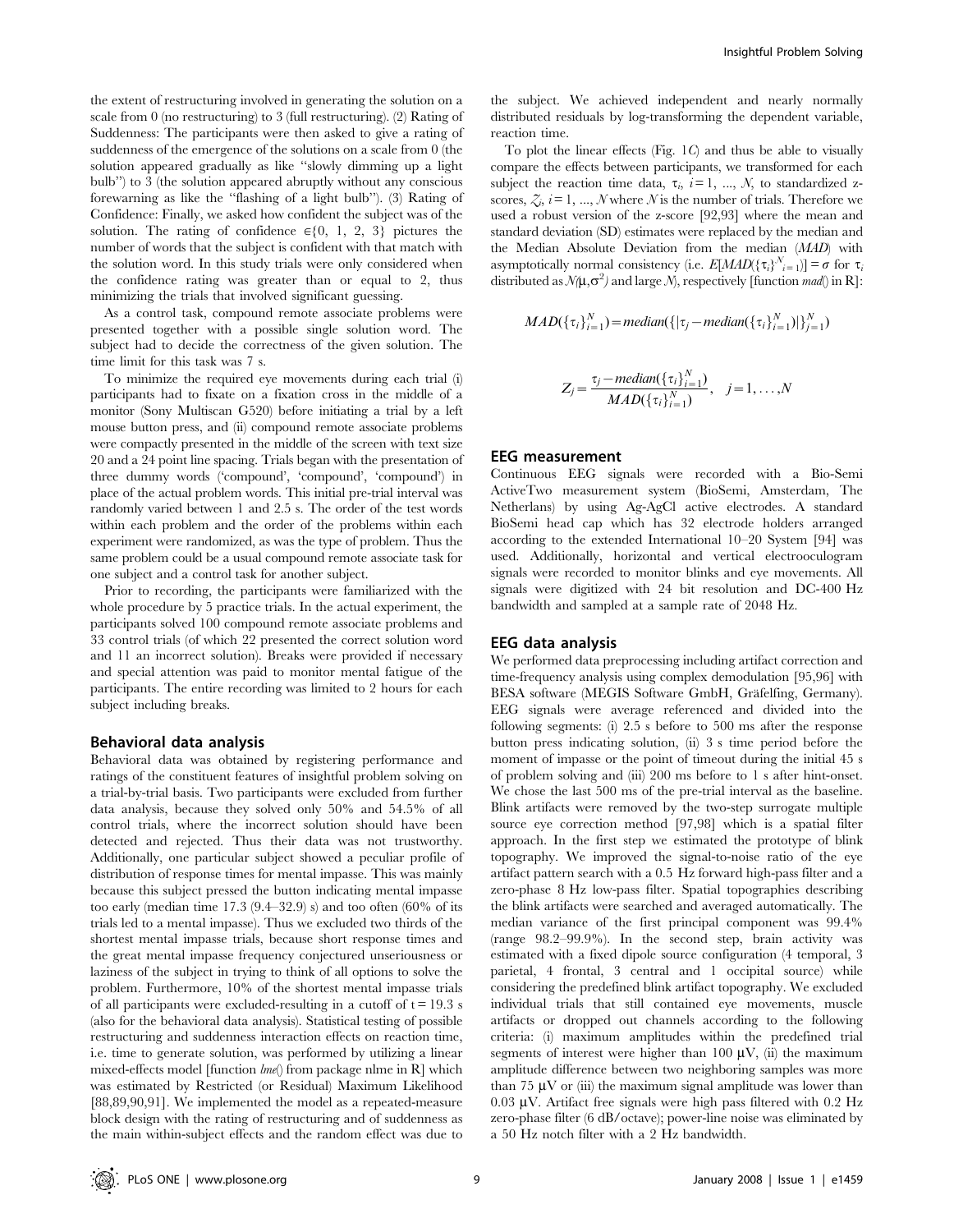Depending on the correctness of solution, occurrence of mental impasse, utilization of hint and the participants own rating of suddenness and/or restructuring, we categorized and segmented the recorded trials into twelve conditions as follows: (i) correct solution (without hint), (ii) false positive or incorrect solution (without hint), (iii) mental impasse, (iv) timeout (of the initial  $45 \text{ s}$ ), (v) correct solution after mental impasse (post-hint), (vi) timeout after mental impasse (post-hint), (vii) correct solution after initial timeout (posthint), (viii) post-hint timeout (after initial 45 s timeout), (ix) correct solution with no restructuring (rating of restructuring  $= 0$ ), (x) correct solution with full restructuring (rating of restructuring  $= 3$ ), (xi) nonsudden correct solution (rating of suddenness  $= 0$ ) and (xii) sudden correct solution (rating of suddenness = 3). The twelve categories must not be exclusionary. A problem that is solved correctly without hint, with no restructuring and with a high rating of suddenness would be in categories (i), (ix) and (xii).

For the time-frequency analysis, single trial data corresponding to each condition was transformed into the time-frequency domain using complex demodulation. We chose a time-frequency sampling of 2 Hz/25 ms in the frequency range 4–80 Hz, which corresponded to a full power width at half maximum of  $2$   $\cdot$ 2.83 Hz and  $2 \cdot 39.4$  ms. We quantified the event-related changes in spectral power (in %) as follows (Pfurtscheller & Silva, 1999):

$$
S_{\%}(t\textbf{,}f)=\frac{P(t\textbf{,}f)-B(\textbf{,}f)}{B(\textbf{,}f)}\times100
$$

where  $P(t, f)$  is the arithmetic mean of the spectral power of all trials for a specific time t and frequency f and  $B(f)$  is the mean spectral power at frequency  $f$  over the 500 ms long baseline for all trials. Thus  $S_{\%}(t, f)$  is the percentage change of task related power with respect to the baseline power at a specific frequency [99]. These changes have been called event-related synchronization (ERS) for higher task-related power or event-related desynchronization (ERD) for lower task-related power as compared to the baseline; ERS and ERD are due to an increase or a decrease, respectively, in local synchrony of the underlying neuronal populations oscillating in the same frequency band. For each condition, only those participants were included that produced at least two artifact-free trials. We calculated  $S_{\%}(t, f)$  for each condition and subject and then transformed ERS values in percentage to a ratio expressed in decibel by

$$
S_{dB}(t,f) = 10 \log_{10} \left[ \frac{S_{\%}(t,f)}{100} + 1 \right]
$$
  
=  $10 \log_{10} \left[ \frac{P(t,f)}{B(f)} \right]$   
=  $10 \log_{10} [P(t,f)] - 10 \log_{10} [B(f)].$ 

By this instantaneous differencing, the distribution of ERS values was rendered approximately Gaussian, which made the subsequent parametric t-tests on log-transformed differences valid and exact [100]. The subsequent statistical analysis was performed with mean  $S_{dB}$  values for time-windows spanning 200 ms for the time-locked (to hint presentation) comparisons and 500 ms for all other comparisons and two successive windows overlapped by half of the window length. Time-frequency data was also averaged within standard frequency bands as follows: theta (4–8 Hz), alpha1 (8–10 Hz), alpha2 (10–12 Hz), beta1 (12–20 Hz) and beta2 (20– 30 Hz). For gamma band, the frequency boundaries were chosen on the basis of visual inspection of the averaged ERS values [85].

To avoid the multiple comparisons problem and to be able to effectively control the type I error rate, we used a nonparametric cluster randomization test [85,101,102] for establishing the significance of the time-frequency power difference between any two compared conditions. For each time, frequency and electrode combination, paired two-sided t-test statistics were calculated. We only considered significant values in the subsequent analysis that were smaller than a pre-specified threshold of  $p = 0.01$  (two-sided), or  $p = 0.05$  if mentioned. Next we searched for both positive and negative t-statistic clusters in time, frequency and electrode space, where we considered electrodes with a distance of less than 7 cm as neighbors (yielding on average 6.8 neighbors per channel). This approach seems justified since neighboring electrodes record from overlapping neural sources. We assumed that a robust cluster should encompass at least 4 neighboring channels. In case the cluster was localized at the edge of the scalp, 3 neighboring channels within one cluster were presumed as sufficient. For each cluster we calculated the sum of the t-test statistics as the test statistic. Subsequently, Monte Carlo randomization was used to obtain a distribution function of the test statistics. Thus, the entire analysis (t-tests, thresholding, finding clusters, computing the test statistic) was repeated for each randomization, and maximum and minimum t-sum values were repetitively saved. The total number of randomizations was 1900, with which we accomplished that the coefficient of variation of the test statistic varied less than 10% [103]. If this number exceeded the maximum possible number of permutations an exact permutation test was conducted (for  $N<sub>S</sub> \le 10$ ). The significance P of an original cluster was estimated according to the proportion of the randomization null distribution exceeding the observed maximum/minimum t-sum test-statistics.

## SUPPORTING INFORMATION

Table S1 List of used compound remote associate problems and their solvability in the study. The data is presented in descending order according to the percentage of subjects solving the compound remote associate problem within the 45-s time limit. Words in bold correspond to compound remote associate problem changes compared to the initially published list by Bowden and Jung-Beeman [43].

Found at: doi:10.1371/journal.pone.0001459.s001 (0.27 MB RTF)

Table S2 Percentage of correct and incorrect trials. Mean (SD) percentage of compound remote associate problems for which the subjects gave correct or incorrect (false positive) solutions without and with hint.

Found at: doi:10.1371/journal.pone.0001459.s002 (0.02 MB RTF)

# ACKNOWLEDGMENTS

The research was supported by JST.ERATO Shimojo Implicit Brain Function project and ÖNB-Jubilaumsfondprojekt (J.B).We implemented the experimental paradigm with Matlab 7.1.0, using the Psychophysics Toolbox extensions [104]. We employed the statistical software suite 'R' (The R Development Core Team) for behavioral data analysis. For the nonparametric randomization tests we utilized the FieldTrip toolbox, developed at the F. C. Donders Centre for Cognitive Neuroimaging (http://www.ru.nl/fcdonders/fieldtrip), using Matlab 7.1.0 (Math-Works, Natick, MA).

## Author Contributions

Conceived and designed the experiments: SS JB. Performed the experiments: SS. Analyzed the data: SS. Contributed reagents/materials/analysis tools: SS JB. Wrote the paper: SS JB.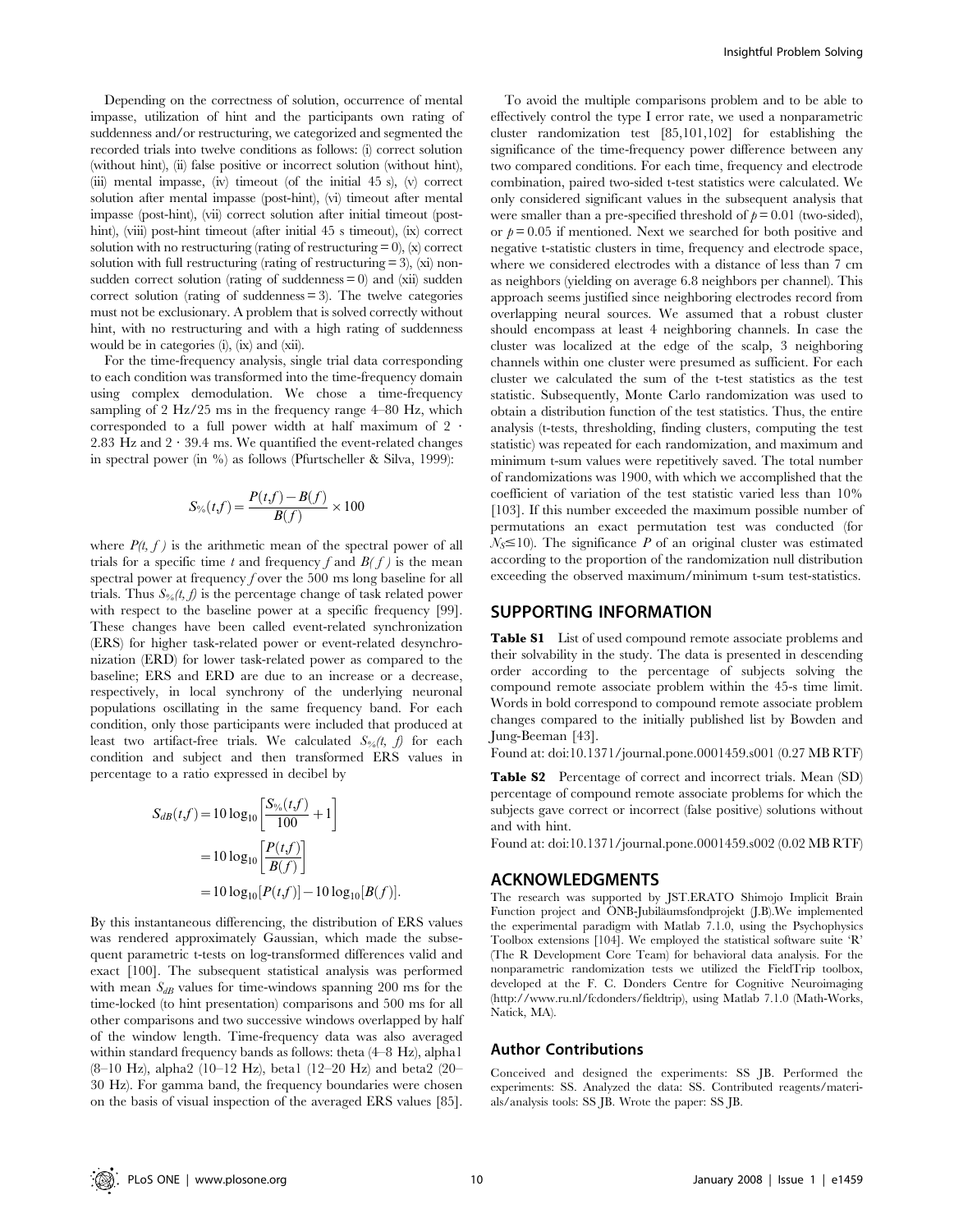# **REFERENCES**

- 1. Hayes JR (1989) The complete problem solver. Hillsdale, NJ: Lawrence Erlbaum. pp 376.
- 2. Weisberg RW (1995) Prolegomena to theories of insight in problem solving: A taxonomy of problems. In: Sternberg RJ, Davidson JE, eds. The nature of insight. 1st paperback ed. Cambridge, MA: MIT Press. pp 157–196.
- 3. Horvitz LA (2002) Eureka!: Scientific Breakthroughs that Changed the World. New York: John Wiley & Sons Inc. 256 p.
- 4. Dominowski RL, Dallob P (1995) Insight and problem solving. In: Sternberg RJ, Davidson JE, eds. The nature of insight. 1st paperback ed. Cambridge, MA: MIT Press. pp 33–62.
- 5. Duncker K (1945) On problem solving; Dashiell JF, ed. Washington, DC: The American Psychological Association.
- 6. Wertheimer M (1959) Productive thinking. New York: Harper Touchbooks. 302 p.
- 7. Csikszentmihalyi M, Sawyer K (1995) Creative insight: the social dimension of a solitary moment. In: Sternberg RJ, Davidson JE, eds. The nature of insight. 1st paperback ed. Cambridge, MA: MIT Press. pp 329–363.
- 8. Mayer RE (1995) The seach for insight: grappling with Gestalt psychology's unanswered questions. In: Sternberg RJ, Davidson JE, eds. The nature of insight. 1st paperback ed. Cambridge, MA: MIT Press. pp 3–32.
- 9. Ansburg PI (2000) Individual Differences in Problem Solving via Insight. Curr Psychol 19: 143–146.
- 10. Siegler RS (2000) Unconscious insights. Curr Dir Psychol Sci 9: 79–83.
- 11. Schooler JW, Ohlsson S, Brooks K (1993) Thoughts beyond words: When language overshadows insight. J Exp Psychol Gen 122: 166–183.
- 12. Smith SM, Blankenship SE (1991) Incubation and the persistence of fixation in problem solving. Am J Psychol 104: 61–78.
- 13. Isaak MI, Just MA (1995) Constraints on thinking in insight and invention. In: Sternberg RJ, Davidson JE, eds. The nature of insight. 1st paperback ed. Cambridge, MA: MIT Press. pp 281–325.
- 14. Smith SM (1995) Getting into and out of mental ruts: a theory of fixation, incubation, and insight. In: Sternberg RJ, Davidson JE, eds. 1995. Cambridge, MA: MIT Press. pp 229–251.
- 15. Gick ML, Lockhart RS (1995) Cognitive and affective components of insight. In: Sternberg RJ, Davidson JE, eds. The nature of insight. 1st paperback ed. Cambridge, MA: MIT Press. pp 197–228.
- 16. Finke RA (1995) Creative insight and preinventive forms. In: Sternberg RJ, Davidson JE, eds. The nature of insight. 1st paperback ed. Cambridge, MA: MIT Press. pp 255–280.
- 17. Lockhart RS, Lamon M, Gick ML (1988) Conceptual transfer in simple insight problems. Mem Cognit 16: 36–44.
- 18. Gick ML, McGarry SJ (1992) Learning from mistakes: Inducing analogous solution failures to a source problem produces later successes in analogical transfer. J Exp Psychol Learn Mem Cogn 18: 623–639.
- 19. Awh E, Vogel EK, Oh SH (2006) Interactions between attention and working memory. Neuroscience 139: 201–208.
- 20. Ohlsson S (1992) Information-processing explanations of insight and related phenomena. In: Keane MT, Gilhooly KJ, eds. Advances in the psychology of thinking. 1st ed. London: Harvester-Wheatsheaf. pp 1–44.
- 21. Mayer RE (1992) Thinking, problem solving, cognition. New York: W.H. Freeman and Company. 560 p.
- 22. Ohlsson S (1984) Restructuring revisited II: An information processing theory of restructuring and insight. Scand J Psychol 25: 117–129.
- Knoblich G, Wartenberg F (1998) Unbemerkte Lösungshinweise begünstigen Veränderungen der Problemrepräsentation [Unnoticed hints facilitate representational change in problem solving]. Zeitschrift für Psychologie 206: 207–234.
- 24. Ash IK, Wiley J (2006) The nature of restructuring in insight: an individualdifferences approach. Psychon Bull Rev 13: 66–73.
- 25. Kaplan CA, Simon HA (1990) In search of insight. Cognit Psychol 22: 374–419.
- 26. Metcalfe J (1986) Feeling of knowing in memory and problem solving. J Exp Psychol Learn Mem Cogn 12: 288–294.
- 27. Bowden EM, Jung-Beeman M (1998) Getting the right idea: semantic activation in the right hemisphere may help solve insight problems. Psychol Sci 9: 419–509.
- 28. Knoblich G, Ohlsson S, Raney GE (2001) An eye movement study of insight problem solving. Mem Cognit 29: 1000–1009.
- 29. Seifert CM, Meyer DE, Davidson N, Patalano AL, Yaniv I (1995) Demystification of cognitive insight: Opportunistic assimilation and the prepared-mind perspective. In: Sternberg RJ, Davidson JE, eds. The nature of insight. 1st paperback ed. Cambridge, MA: MIT Press. pp 65–124.
- 30. Maier NRF (1931) Reasoning in humans II. The solution of a problem and its appearance in consciousness. J Comp Psychol 12: 181–194.
- 31. Siegler RS (2006) From Unconscious to Conscious Insights; Vancouver, BC, Canada: Sheridan Printing. pp 4–10.
- 32. Greeno JG (1978) Natures of problem-solving abilities. In: Estes WK, ed. Handbook of learning and cognitive processes: Human information processing. 1st ed. Hillsdale, NJ: Lawerence Erlbaum Associates. pp 239–269.
- 33. Soanes C, Hawker S (2005) Compact Oxford English dictionary of current English; Soanes C, Hawker S, eds. Oxford: University Press. 1264 p.
- 34. Gruber HE (1995) Insight and affect in the history of science. In: Sternberg RJ, Davidson JE, eds. The nature of insight. 1st paperback ed. Cambridge, MA: MIT Press. pp 397–431.
- 35. Metcalfe J, Wiebe D (1987) Intuition in insight and noninsight problem solving. Mem Cognit 15: 238–246.
- 36. Auble PM, Franks JJ, Soraci SA (1979) Effort toward comprehension: Elaboration or ''aha''? Mem Cognit 7: 426–434.
- 37. Luo J, Niki K (2003) Function of hippocampus in ''insight'' of problem solving. Hippocampus 13: 316–323.
- 38. Luo J, Niki K, Phillips S (2004) Neural correlates of the 'Aha! reaction'. Neuroreport 15: 2013–2017.
- 39. Jung-Beeman M, Bowden EM, Haberman J, Frymiare JL, Arambel-Liu S, et al. (2004) Neural activity when people solve verbal problems with insight. PLoS Biology 2: 500–510.
- 40. Kounios J, Frymiare JL, Bowden EM, Fleck JI, Subramaniam K, et al. (2006) The prepared mind: neural activity prior to problem presentation predicts subsequent solution by sudden Insight. Psychol Sci 17: 882–890.
- 41. Qiu J, Li H, Luo Y, Chen A, Zhang F, et al. (2006) Brain mechanism of cognitive conflict in a guessing Chinese logogriph task. Neuroreport 17: 679–682.
- 42. Mai XQ, Luo J, Wu JH, Luo YJ (2004) ''Aha!'' effects in a guessing riddle task: an event-related potential study. Hum Brain Mapp 22: 261–270.
- 43. Bowden EM, Jung-Beeman M (2003) Normative data for 144 compound remote associate problems. Behav Res Meth Ins C 35: 634–639.
- Bowden EM, Jung-Beeman M (2003) Aha! Insight experience correlates with solution activation in the right hemisphere. Psychon Bull Rev 10: 730–737.
- 45. Bowden EM, Jung-Beeman M, Fleck J, Kounios J (2005) New approaches to demystifying insight. Trends Cogn Sci 9: 322–328.
- 46. Friston KJ (1997) Transients, metastability, and neuronal dynamics. Neuroimage 5: 164–171.
- 47. Mima T, Oluwatimilehin T, Hiraoka T, Hallett M (2001) Transient interhemispheric neuronal synchrony correlates with object recognition. J Neurosci 21: 3942–3948.
- Schack B, Weiss S, Rappelsberger P (2003) Cerebral information transfer during word processing: where and when does it occur and how fast is it? Hum Brain Mapp 19: 18–36.
- 49. Momjian S, Seghier M, Seeck M, Michel CM (2003) Mapping of the neuronal networks of human cortical brain functions. Adv Tech Stand Neurosurg 28: 91–142.
- 50. Buzsáki G (2006) Rhythms of the brain. Oxford; New York: Oxford University Press. pp xiv, 448.
- 51. Kahana MJ (2006) The cognitive correlates of human brain oscillations. J Neurosci 26: 1669–1672.
- 52. Klimesch W (1999) EEG alpha and theta oscillations reflect cognitive and memory performance: a review and analysis. Brain Res Brain Res Rev 29: 169–195.
- 53. Ward LM (2003) Synchronous neural oscillations and cognitive processes. Trends Cogn Sci 7: 553–559.
- 54. Perkins DN (1981) The mind's best work. Cambridge, MA: Harvard University Press. 324 p.
- 55. Wurtz RH, Goldberg ME, Robinson DL (1982) Brain mechanisms of visual attention. Sci Am 246: 124–135.
- 56. Behrmann M, Geng JJ, Shomstein S (2004) Parietal cortex and attention. Curr Opin Neurobiol 14: 212–217.
- 57. Sheer DE (1989) Sensory and cognitive 40 Hz event-related potentials: behavioral correlates, brain function and clinical applications. In: Basar E, Bullock TH, eds. Brain Dynamics. Berlin: Springer.
- 58. Fries P, Reynolds JH, Rorie AE, Desimone R (2001) Modulation of oscillatory neuronal synchronization by selective visual attention. Science 291: 1560–1563.
- 59. Tiitinen H, Sinkkonen J, Reinikainen K, Alho K, Lavikainen J, et al. (1993) Selective attention enhances the auditory 40-Hz transient response in humans. Nature 364: 59–60.
- 60. Culham JC, Cavanagh P, Kanwisher NG (2001) Attention response functions: characterizing brain areas using fMRI activation during parametric variations of attentional load. Neuron 32: 737–745.
- 61. Raghavachari S, Kahana MJ, Rizzuto DS, Caplan JB, Kirschen MP, et al. (2001) Gating of human theta oscillations by a working memory task. J Neurosci 21: 3175–3183.
- 62. Klimesch W, Schack B, Sauseng P (2005) The functional significance of theta and upper alpha oscillations. Exp Psychol 52: 99–108.
- 63. Sauseng P, Klimesch W, Schabus M, Doppelmayr M (2005) Fronto-parietal EEG coherence in theta and upper alpha reflect central executive functions of working memory. Int J Psychophysiol 57: 97–103.
- 64. Sauseng P, Klimesch W, Doppelmayr M, Hanslmayr S, Schabus M, et al. (2004) Theta coupling in the human electroencephalogram during a working memory task. Neurosci Lett 354: 123–126.
- 65. Klimesch W, Doppelmayr M, Russegger H, Pachinger T (1996) Theta band power in the human scalp EEG and the encoding of new information. Neuroreport 7: 1235–1240.